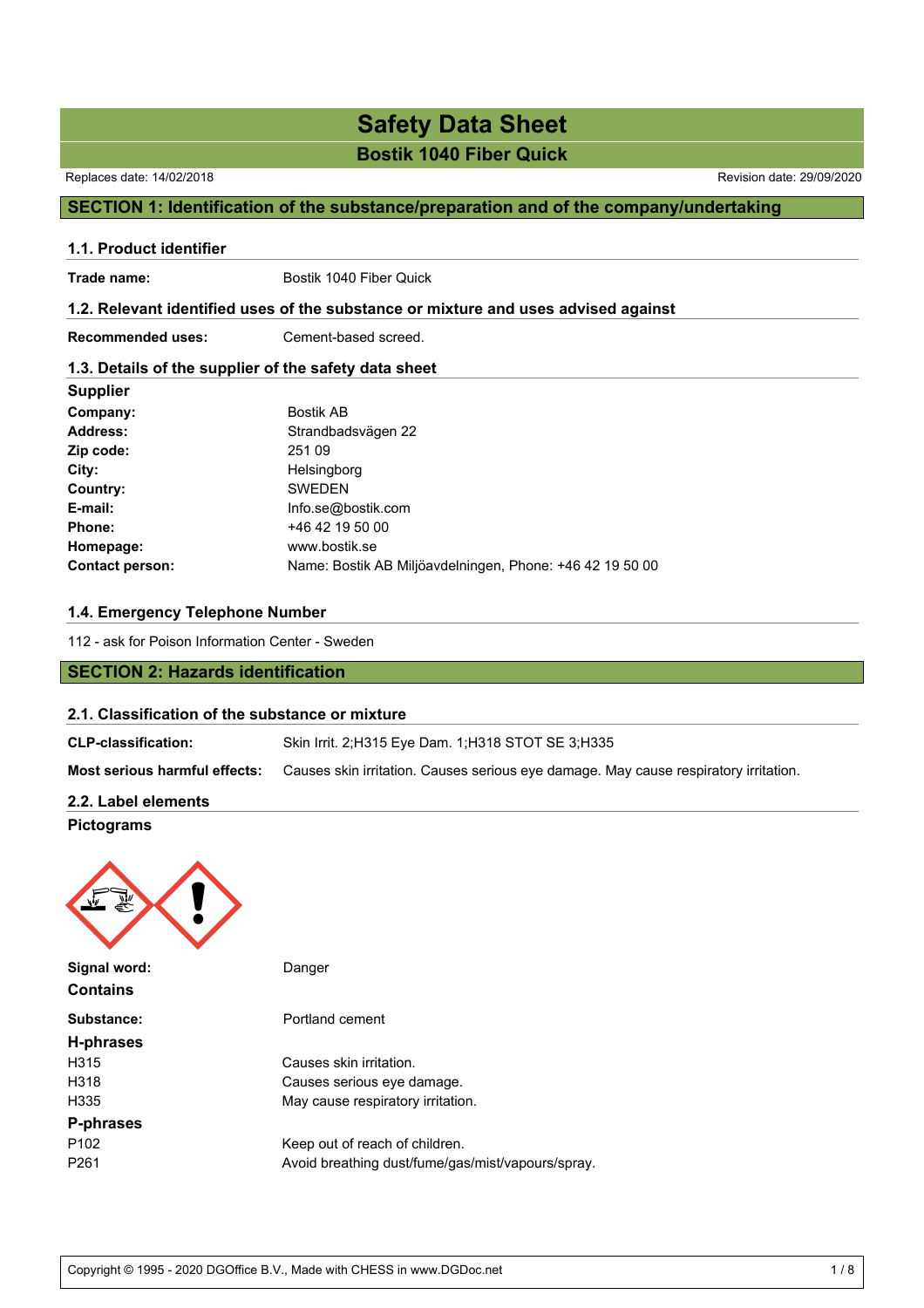| Replaces date: 14/02/2018 |                                                                                                                                     | Revision date: 29/09/2020 |
|---------------------------|-------------------------------------------------------------------------------------------------------------------------------------|---------------------------|
| P280                      | Wear protective gloves/protective clothing/eye protection/face protection.                                                          |                           |
| P284                      | Wear respiratory protection.                                                                                                        |                           |
| P302/352                  | IF ON SKIN: Wash with plenty of soap and water.                                                                                     |                           |
| P305+351+338              | IF IN EYES: Rinse cautiously with water for several minutes. Remove contact lenses, if<br>present and easy to do. Continue rinsing. |                           |
|                           |                                                                                                                                     |                           |

### **Supplemental information**

Contains quartz!

### **2.3. Other hazards**

Product dust may be irritating to eyes, skin and respiratory system. When cement reacts with water a strong alkaline solution is produced. Prolonged contact with wet cement or wet concrete may cause serious burns because they develop without pain being felt e.g. when kneeling in wet cement even when wearing trousers. Frequent inhalation of large quantities of cement dust over a long period of time increases the risk of developing lung disease.

The product is chrome reduced to reduce the risk of chromium allergy. The effect is reduced during storage, especially in humid environments. Observe durability. Store in the original container in a dry place.

This mixture contains no components considered to be persistent, bioaccumulative and toxic (PBT) or very persistent and very bioaccumulative / vPvB) at levels of 0.1% or higher.

### **SECTION 3: Composition/information on ingredients**

### **3.2. Mixtures**

| <b>Substance</b>            | CAS No     | EC No      | $ REACH$ Reg. No. | Concentration | <b>Notes</b> | CLP-<br>classification                                  |
|-----------------------------|------------|------------|-------------------|---------------|--------------|---------------------------------------------------------|
| Quarts sand                 | 14808-60-7 | 1238-878-4 |                   | $ 40 - 60\% $ |              |                                                         |
| Portland cement 165997-15-1 |            | l266-043-4 |                   | - 10%         |              | Skin Irrit. 2;H315<br>Eye Dam. 1;H318<br>STOT SE 3;H335 |

Please see section 16 for the full text of H-phrases.

**SECTION 4: First aid measures**

### **4.1. Description of first aid measures**

| Inhalation:          | Fresh air and rest. Rinse nose, mouth and throat with water. Consult a physician for<br>specific advice. Dust may irritate the respiratory tract.                                                              |
|----------------------|----------------------------------------------------------------------------------------------------------------------------------------------------------------------------------------------------------------|
| Ingestion:           | Get medical attention immediately. Thoroughly rinse the mouth with water. Drink a few<br>glasses of water. Never give anything by mouth to an unconscious person.                                              |
| <b>Skin contact:</b> | Wash skin with soap and water. Remove contaminated clothing. Seek medical attention for<br>skin irritation or allergic reactions.                                                                              |
| Eye contact:         | Open eye wide, remove any contact lenses and flush immediately with water (preferably<br>using eye wash equipment). Seek medical advice immediately. Continue flushing until<br>medical attention is obtained. |
| General:             | In the event of an accident, nausea or other effect, contact a doctor immediately.                                                                                                                             |
|                      |                                                                                                                                                                                                                |

### **4.2. Most important symptoms and effects, both acute and delayed**

Risk of serious damage to eyes. Irritating to respiratory system and skin.

### **4.3. Indication of any immediate medical attention and special treatment needed**

Treat symptoms.

### **SECTION 5: Fire-fighting measures**

### **5.1. Extinguishing media**

Copyright © 1995 - 2020 DGOffice B.V., Made with CHESS in www.DGDoc.net 2 / 8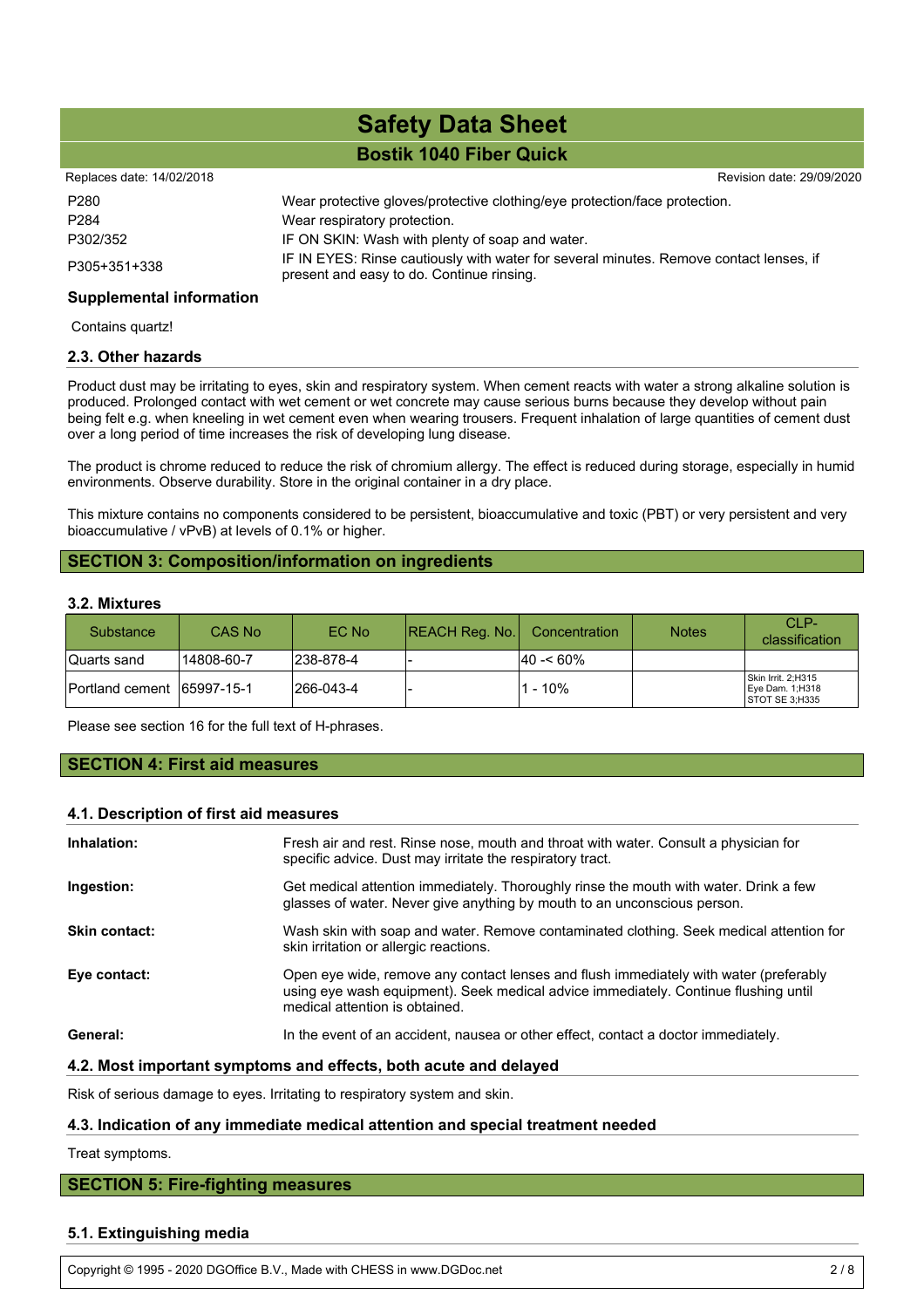Replaces date: 14/02/2018 Revision date: 29/09/2020

### **Suitable extinguishing media:** Use extinguishing media appropriate for surrounding fire.

**Unsuitable extinguishing media:** Do not use a direct water jet that could spread the fire.

### **5.2. Special hazards arising from the substance or mixture**

Carbon monoxide and carbon dioxide.

### **5.3. Advice for fire-fighters**

Use a respirator and other protective equipment. Prevent discharges into the sewage system, watercourses or ground.

### **SECTION 6: Accidental release measures**

### **6.1. Personal precautions, protective equipment and emergency procedures**

**For non-emergency personnel:** Avoid dust formation. Use suitable protective clothes, protective gloves and protective goggles.

**For emergency responders:** Use a respirator and other protective equipment.

### **6.2. Environmental precautions**

Avoid generation and spreading of dust. Prevent discharge into the sewage system, due to the risk of blockage.

### **6.3. Methods and material for containment and cleaning up**

Cover the material to prevent spreading. Collect with vacuum cleaner or carefully sweep together and collect. Collect in containers and seal securely.

### **6.4. Reference to other sections**

See Section 8 for personal protective equipment and section 13 for waste disposal.

**Other Information:** In the event of major emissions, contact the relevant authorities.

### **SECTION 7: Handling and storage**

### **7.1. Precautions for safe handling**

Avoid dust formation. All work must be carried out under well-ventilated conditions. Wash hands before breaks, before using restroom facilities, and at the end of work. Do not eat, drink or smoke during work.

### **7.2. Conditions for safe storage, including any incompatibilities**

Store in a dry area. Keep containers tightly closed. Use of the product after the expiration of the stated shelf-life may increse the risk of chromium induced eczema.

### **7.3. Specific end use(s)**

See Product Data Sheet.

### **SECTION 8: Exposure controls/personal protection**

### **8.1. Control parameters**

| Occupational exposure limit:         | Contains no substances subject to reporting requirements                                                                                      |     |  |
|--------------------------------------|-----------------------------------------------------------------------------------------------------------------------------------------------|-----|--|
| 8.2. Exposure controls               |                                                                                                                                               |     |  |
| Appropriate engineering<br>controls: | Provide adequate ventilation.                                                                                                                 |     |  |
| eye/face protection:                 | Personal protective equipment, Use tight-fitting protective goggles. Eye protection must conform to EN 166. Provide<br>eyewash, quick drench. |     |  |
|                                      | Copyright © 1995 - 2020 DGOffice B.V., Made with CHESS in www.DGDoc.net                                                                       | 3/8 |  |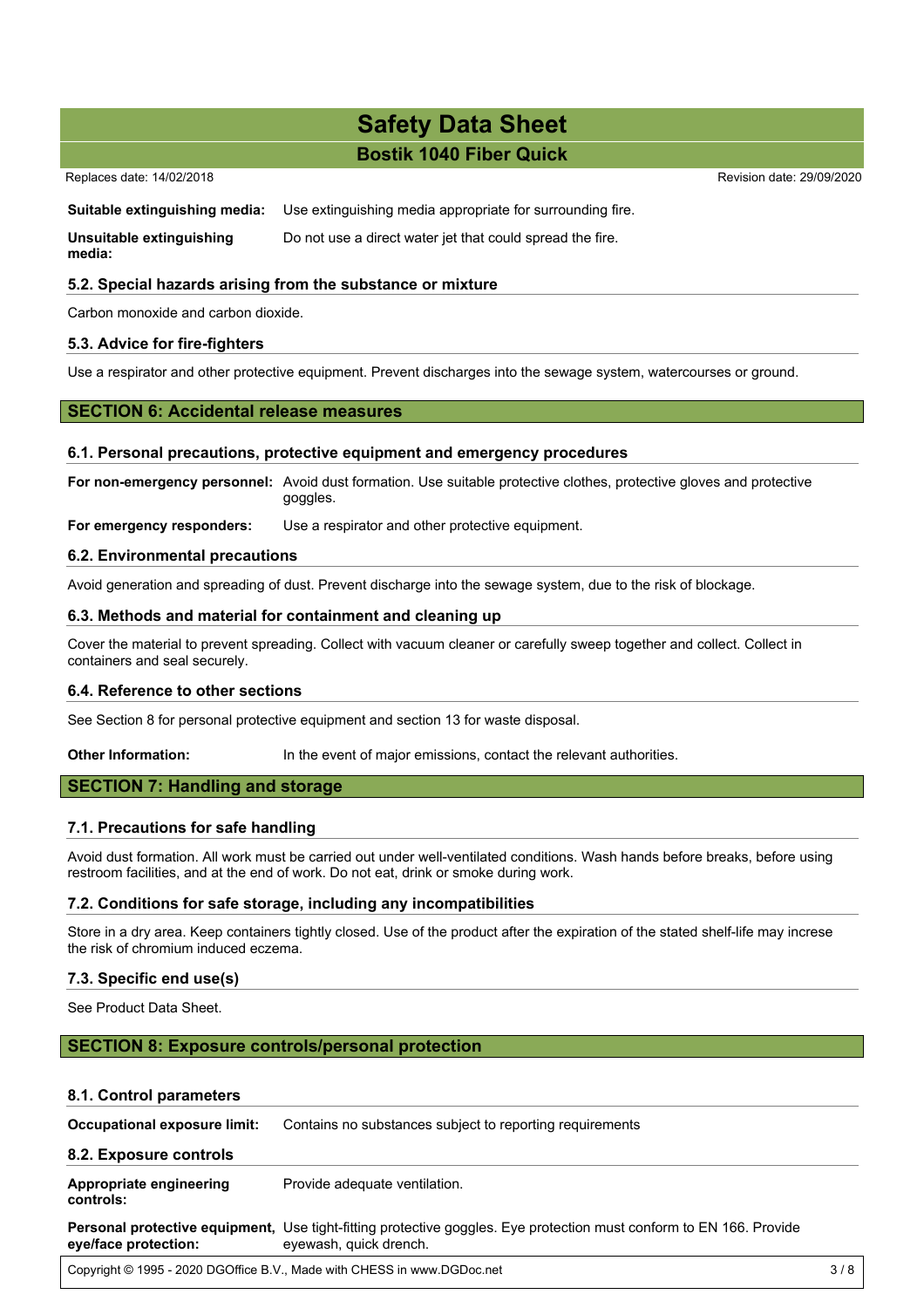### Replaces date: 14/02/2018 Revision date: 29/09/2020

Personal protective equipment, Wear appropriate clothing to prevent reasonably probable skin contact. **skin protection:**

| Personal protective equipment,<br>hand protection: | Wear suitable gloves. Gloves must conform to standard EN 374. Recommended Use:<br>Neoprene™. Nitrile rubber. Butyl rubber. Ensure that the breakthrough time of the glove<br>material is not exceeded. Refer to glove supplier for information on breakthrough time for<br>specific gloves. The breakthrough time for the mentioned glove material is in general<br>greater than 480 min. Gloves should be replaced regularly and if there is any sign of<br>damage to the glove material. |
|----------------------------------------------------|--------------------------------------------------------------------------------------------------------------------------------------------------------------------------------------------------------------------------------------------------------------------------------------------------------------------------------------------------------------------------------------------------------------------------------------------------------------------------------------------|
| respiratory protection:                            | Personal protective equipment, In case of insufficient ventilation, wear respiratory protective equipment. Respiratory<br>protection must conform to one of the following standards: EN 140. Wear respiratory<br>protective equipment with P2 filter when performing dusty work.                                                                                                                                                                                                           |
| <b>Environmental exposure</b><br>controls:         | Prevent discharge into the sewage system, due to the risk of blockage.                                                                                                                                                                                                                                                                                                                                                                                                                     |
| <b>Other Information:</b>                          | Pay attention to warning labels on the container. The work place and work methods shall<br>be oganized in such a way that direct contact with the product is prevented.                                                                                                                                                                                                                                                                                                                    |

## **SECTION 9: Physical and chemical properties**

### **9.1. Information on basic physical and chemical properties**

| Parameter                               |                      | Value/unit     |
|-----------------------------------------|----------------------|----------------|
| <b>State</b>                            | Powder.              |                |
| Colour                                  | Grey                 |                |
| Odour                                   | No Smell             |                |
| Solubility                              | Miscible with water. |                |
| Explosive properties                    | No data              |                |
| Oxidising properties                    | No data              |                |
| Parameter                               | Value/unit           | <b>Remarks</b> |
| pH (solution for use)                   | $11 - 11.5$          |                |
| pH (concentrate)                        | No data              |                |
| Melting point                           | No data              |                |
| Freezing point                          | No data              |                |
| Initial boiling point and boiling range | No data              |                |
| <b>Flash Point</b>                      | No data              |                |
| Evaporation rate                        | No data              |                |
| Flammability (solid, gas)               | No data              |                |
| <b>Flammability limits</b>              | No data              |                |
| <b>Explosion limits</b>                 | No data              |                |
| Vapour pressure                         | No data              |                |
| Vapour density                          | No data              |                |
| Relative density                        | No data              |                |
| Partition coefficient n-octonol/water   | No data              |                |
| Auto-ignition temperature               | No data              |                |
| Decomposition temperature               | No data              |                |
| Viscosity                               | No data              |                |
| Odour threshold                         | No data              |                |

## **9.2 Other information**

## **SECTION 10: Stability and reactivity**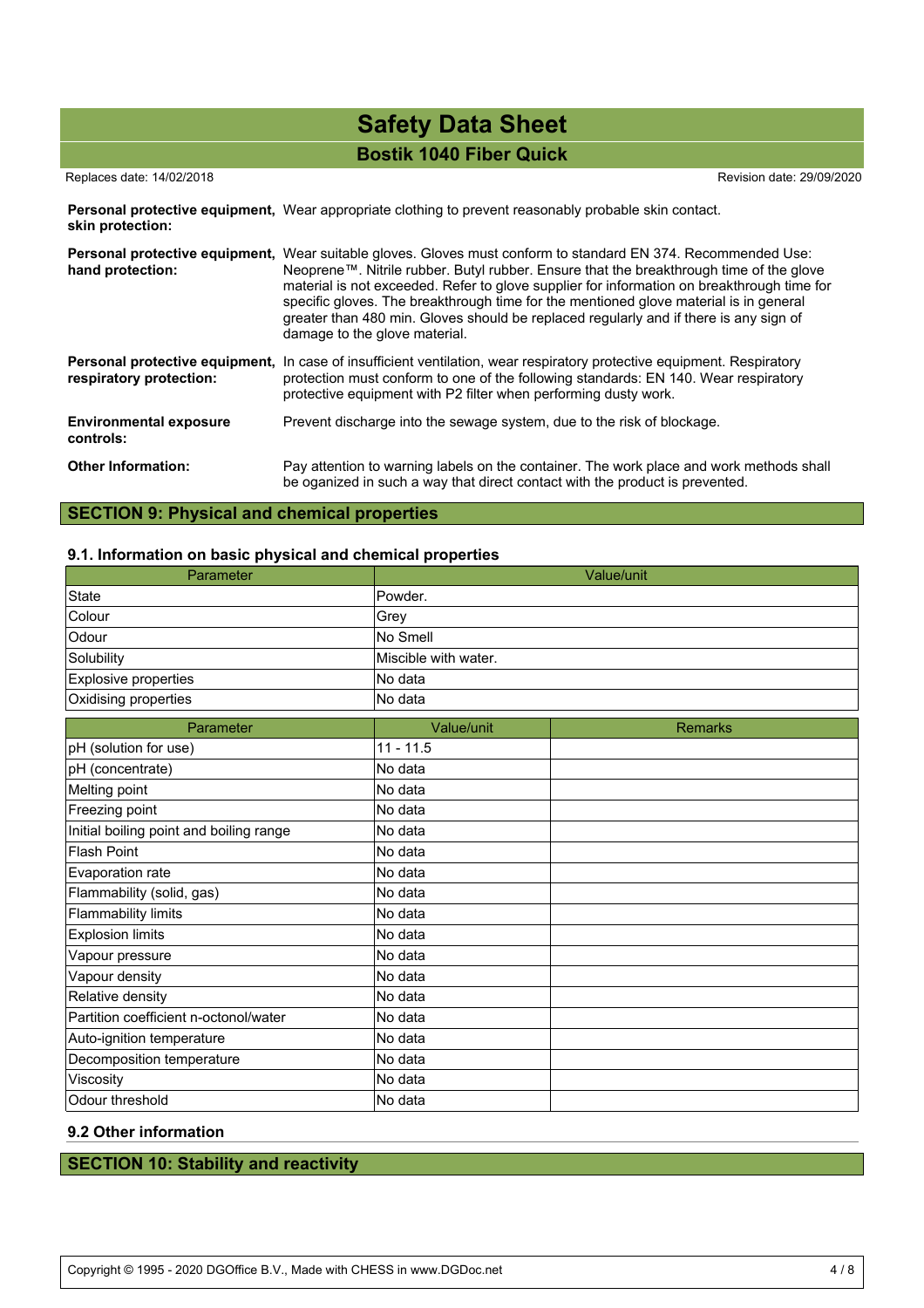Replaces date: 14/02/2018 Revision date: 29/09/2020

### **10.1. Reactivity**

Reacts exothermically with water.

### **10.2. Chemical stability**

Stable under recommended storage and handling conditions.

### **10.3. Possibility of hazardous reactions**

No hazardous reactions with proper storage and handling.

### **10.4. Conditions to avoid**

Protect against moisture.

### **10.5. Incompatible materials**

Strong acids/ Strong alkalis/ Strong oxidisers.

### **10.6. Hazardous decomposition products**

No dangerous decomposition products during appropriate storage and handling.

### **SECTION 11: Toxicological information**

### **11.1. Information on toxicological effects**

### **Acute toxicity - oral**

### **Quarts sand, cas-no 14808-60-7**

| <i><u>Iranniem</u></i><br>uanishi | 'est<br><b>vpe</b> | Exposure time | /alue     | <b>Conclusion</b> | _<br>. .<br>method<br>est | source |
|-----------------------------------|--------------------|---------------|-----------|-------------------|---------------------------|--------|
| Rat                               | LD50               |               | 2000mg/kg |                   |                           |        |

### **Acute toxicity - dermal**

### **Portland cement, cas-no 65997-15-1**

| <b>Draanism</b> | <b>Fest Type</b> | time<br>-xposure | Value     | Conclusion | method<br>est- | Source |
|-----------------|------------------|------------------|-----------|------------|----------------|--------|
| Rabbit          | LD <sub>50</sub> |                  | 2000mg/kg |            |                |        |

### **Acute toxicity - inhalation**

### **Portland cement, cas-no 65997-15-1**

| Organism                                                   | <b>Test Type</b> | Exposure time                                                                        | Value               | Conclusion | Test method | Source |  |
|------------------------------------------------------------|------------------|--------------------------------------------------------------------------------------|---------------------|------------|-------------|--------|--|
| Rat                                                        | LC50             |                                                                                      | > 5g/m <sup>3</sup> |            |             |        |  |
| <b>Skin corrosion/irritation:</b>                          |                  | Causes skin irritation.                                                              |                     |            |             |        |  |
| Serious eye damage/eye<br>irritation:                      |                  | Causes serious eye damage.                                                           |                     |            |             |        |  |
| <b>Respiratory sensitisation or</b><br>skin sensitisation: |                  | Based on existing data, the classification criteria are deemed not to have been met. |                     |            |             |        |  |
| Germ cell mutagenicity:                                    |                  | Based on existing data, the classification criteria are deemed not to have been met. |                     |            |             |        |  |
| <b>Carcinogenic properties:</b>                            |                  | Based on existing data, the classification criteria are deemed not to have been met. |                     |            |             |        |  |
| <b>Reproductive toxicity:</b>                              |                  | Based on existing data, the classification criteria are deemed not to have been met. |                     |            |             |        |  |
| <b>Single STOT exposure:</b>                               |                  | May cause respiratory irritation.                                                    |                     |            |             |        |  |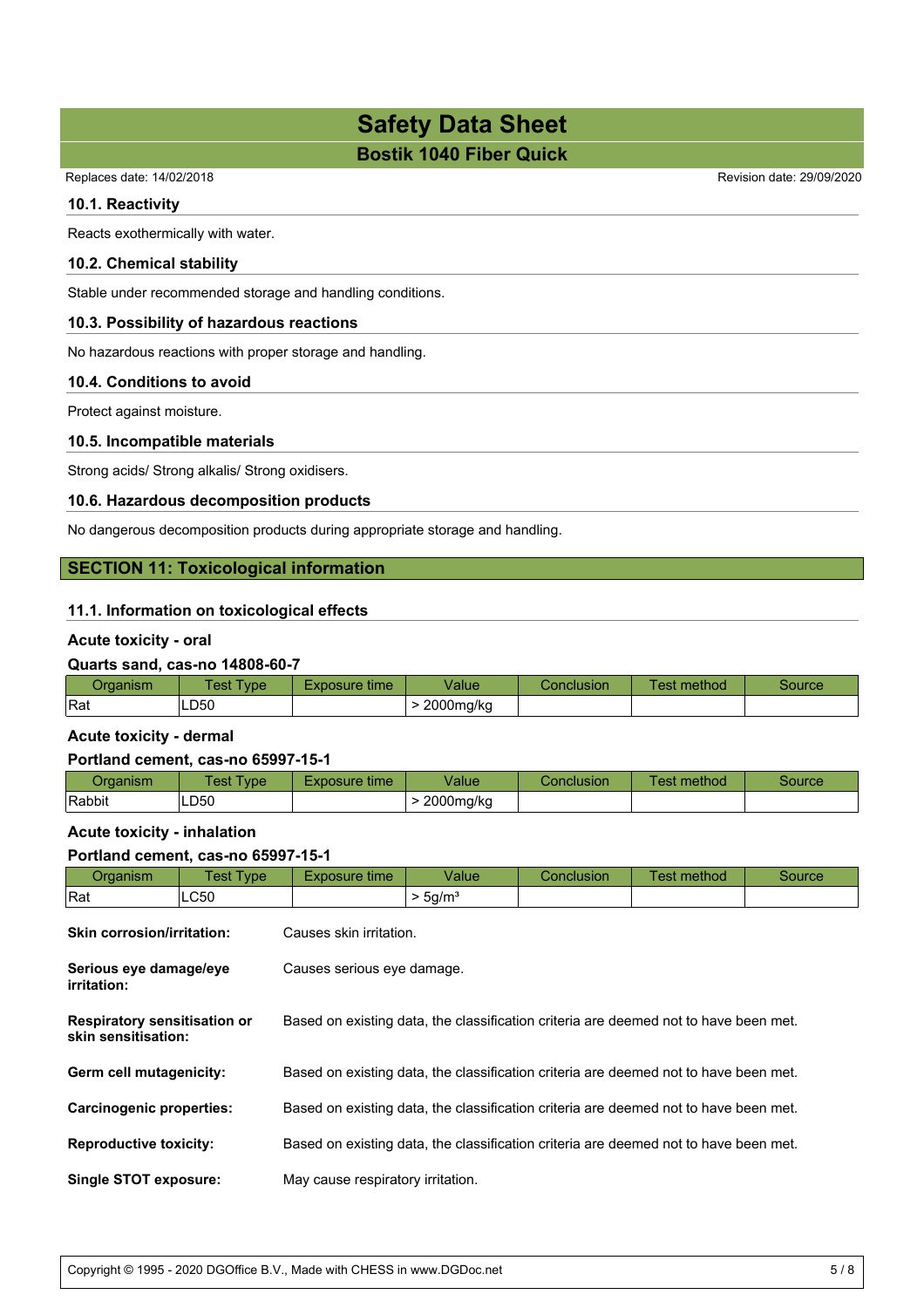| Replaces date: 14/02/2018           | Revision date: 29/09/2020                                                                                                                                                                                               |
|-------------------------------------|-------------------------------------------------------------------------------------------------------------------------------------------------------------------------------------------------------------------------|
| <b>Repeated STOT exposure:</b>      | Based on existing data, the classification criteria are deemed not to have been met.                                                                                                                                    |
| <b>Aspiration hazard:</b>           | Based on existing data, the classification criteria are deemed not to have been met.                                                                                                                                    |
| <b>Other toxicological effects:</b> | The product is chrome reduced to reduce the risk of chromium allergy. The effect is<br>reduced during storage, especially in humid environments. Observe durability. Store in the<br>original container in a dry place. |

### **SECTION 12: Ecological information**

### **12.1. Toxicity**

No known negative effects.

### **12.2. Persistence and degradability**

No information available

### **12.3. Bioaccumulative potential**

No information available

### **12.4. Mobility in soil**

No information available

### **12.5. Results of PBT and vPvB assessment**

The components in this product do not meet the criteria for classification as PBT or vPvB.

### **12.6. Other adverse effects**

No known negative effects.

### **Other Information**

Prevent discharges into the sewage system, watercourses or ground.

### **SECTION 13: Disposal considerations**

### **13.1. Waste treatment methods**

The generation of waste should be avoided or minimized wherever possible. Empty containers or liners may retain some product residues. This material and its container must be disposed of in a safe way. Dispose of surplus and non-recyclable products via a licensed waste disposal contractor. Disposal of this product, solutions and any by-products should at all times comply with the requirements of environmental protection and waste disposal legislation and any regional local authority requirements. Avoid dispersal of spilled material and runoff and contact with soil, waterways, drains and sewers. Unhardened product must be treated as dangerous waste.

Cured product may be treated as building waste.

**Category of waste:** 16 03 03\* inorganic wastes containing hazardous substances

15 01 10\* packaging containing residues of or contaminated by hazardous substances

Cured product 17 09 04 mixed construction and demolition wastes other than those mentioned in 17 09 01, 17 09 02 and 17 09 03

### **SECTION 14: Transport information**

**14.1. UN-No.:** Not applicable. **14.4. Packing group:** Not applicable. **14.2. UN proper shipping name: 14.3. Transport hazard class(es):**

Not applicable.

Not applicable. **14.5. Environmental hazards:**

Not applicable.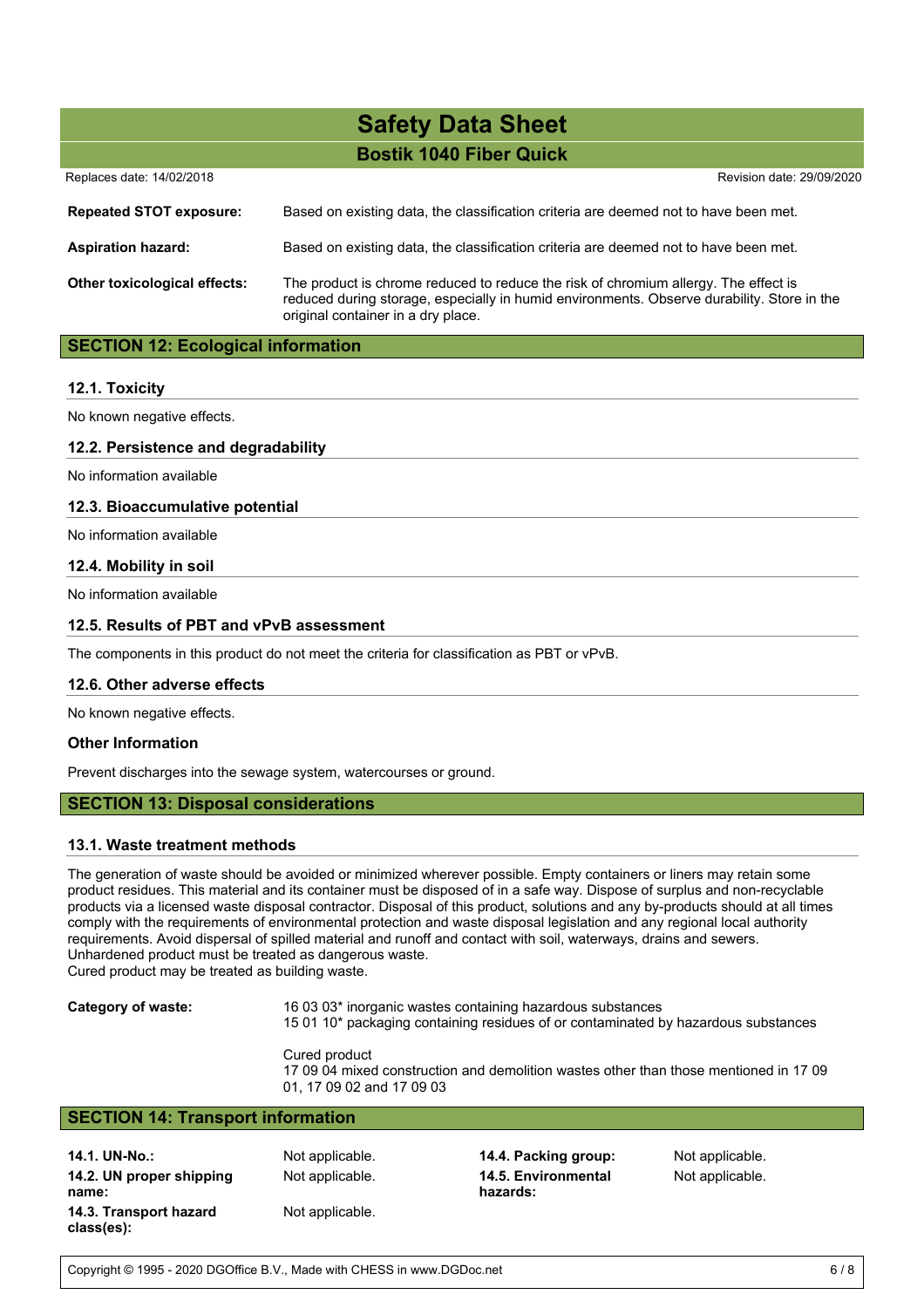Replaces date: 14/02/2018 Revision date: 29/09/2020

### **14.6. Special precautions for user**

### **14.7. Transport in bulk according to Annex II of MARPOL and the IBC Code**

No information available

### **SECTION 15: Regulatory information**

### **15.1. Safety, health and environmental regulations/legislation specific for the substance or mixture**

| <b>Special Provisions:</b>           | Take note of Directive 98/24/EC on the protection of the health and safety of workers from<br>the risks related to chemical agents at work.                                          |
|--------------------------------------|--------------------------------------------------------------------------------------------------------------------------------------------------------------------------------------|
|                                      | Check whether measures in accordance with Directive 94/33/EC for the protection of young<br>people at work must be taken.                                                            |
|                                      | Take note of Directive 92/85/EC on the protection of pregnant and breastfeeding women at<br>work.                                                                                    |
|                                      | Safety, health and environmental regulations / legislation specific for the substance or<br>mixture. EU Regulation (EC) No 1907/2006 (REACH).                                        |
|                                      | EU-REACH (1907/2006) - Candidate List of Substances of Very High Concern (SVHC) for<br>Authorization in accordance with Article 59.<br>The product does not contain SVHC substances. |
|                                      | The product is comprised by Regulation 1907/2006/EC, Annex XVII concerning restrictions.<br>Cement, portland, chemicals (Chromium VI reduced) [65997-15-1]. Restrictions on use: 47  |
|                                      | EU-REACH (1907/2006) - Annex XIV - List of substances subject to authorisation: None of<br>the components are listed.                                                                |
| <b>Authorisations / limitations:</b> | Contains quartz. Observe local regulations.                                                                                                                                          |
|                                      | Observe local regulations.                                                                                                                                                           |
| 15.2. Chemical Safety Assessment     |                                                                                                                                                                                      |

**Other Information:** For this product, no Chemical Safety Assessment in accordance with Directive (EC) 1907/2006 (REACH) has been carried out.

### **SECTION 16: Other information**

**Vendor notes:** Version 4. The information in this SDS is based on our current knowledge and on current EU and national laws. The product should not be used for other purposes than those specified under section 1 without first obtaining written handling instruction. It is always the user who has full responsibility to comply with the requirements of current legislation. The information in this SDS is meant as a description of safety requirements for the product and not a guarantee of product properties. **Date:** 29/09/2020 **List of relevant H-statements** H315 Causes skin irritation. H318 Causes serious eye damage. H335 May cause respiratory irritation.